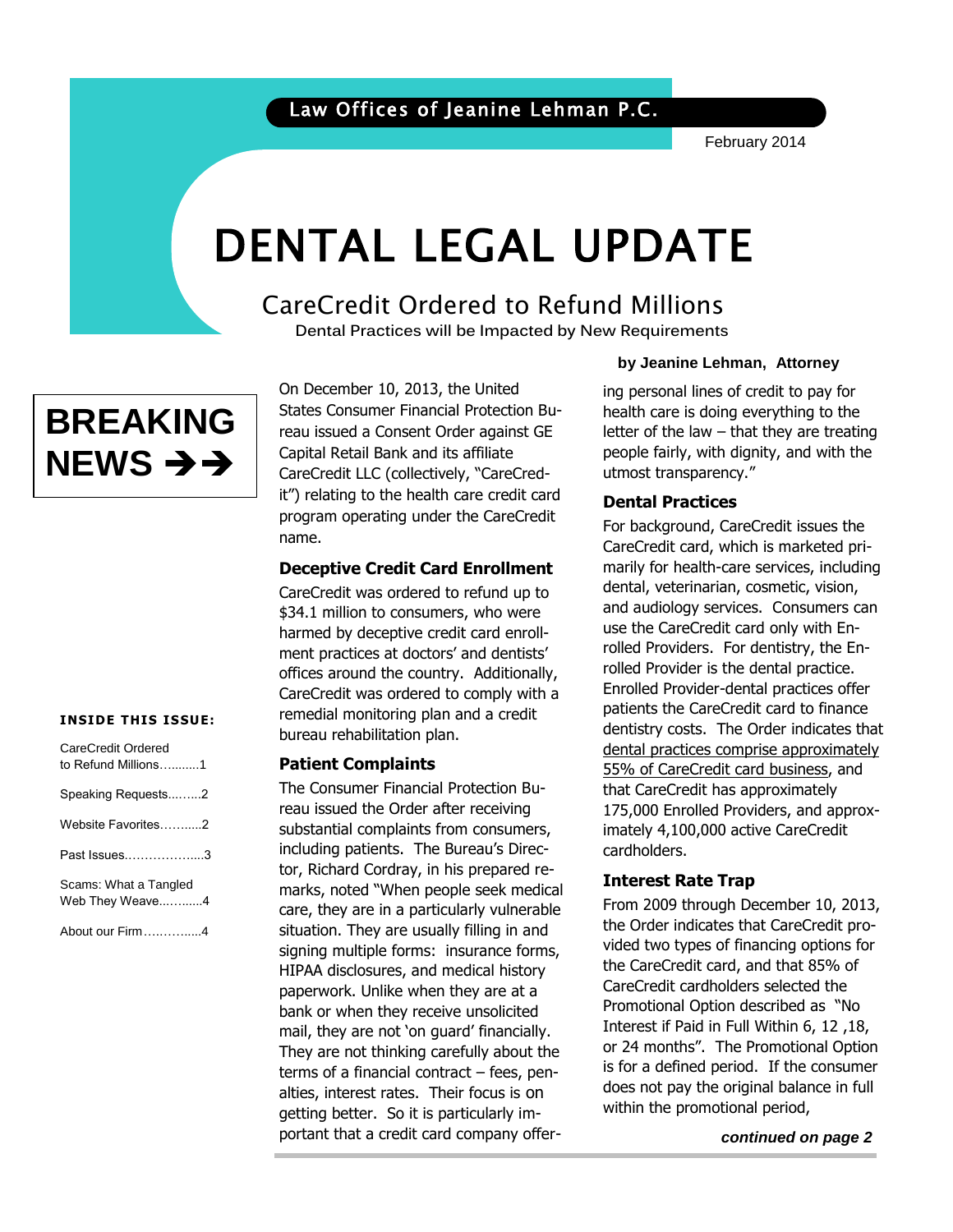# page 2 DENTAL LEGAL UPDATE

#### **Speaking Requests**

For **Jeanine Lehman** and her colleagues to speak to professional and business groups on legal and practice management topics, please contact Jeanine Lehman at **(512) 918-3435** or [jeanine@jeanine.com](mailto:jeanine@jeanine.com)



#### **Website Favorites**

Law Offices of Jeanine Lehman P.C.: [www.jeanine.com](http://www.jeanine.com/)

Capital Area Dental Society: [www.capitalareadental.org](http://www.capitalareadental.org/)

Texas State Board of Dental Examiners: [www.tsbde.state.tx.us](http://www.tsbde.state.tx.us/)

Texas Dental Association: [www.tda.org](http://www.tda.org/)

Texas Academy of General Dentistry: [www.tagd.org](http://www.tagd.org/)

U.S. Consumer Financial Protection Bureau: [www.consumerfinance.gov](http://www.consumerfinance.gov/)

#### **CareCredit Consent Order** *(cont.) --*

CareCredit charges 26.99% interest on the consumer's declining balance from the date of the consumer's original purchase. A 26.99% interest rate then applies to the account balance going forward. This type of financing arrangement is called a deferred-interest promotion.

#### **Dental Offices Help Open Patient Credit Card Accounts**

Consumers may open a CareCredit card directly with CareCredit or through the Provider Channel. When opening the account for dentistry through the Provider Channel, the consumer (either the patient or other responsible party, such as a parent) applies for and enrolls in the card in an Enrolled Provider's office, i.e. the dental office. Enrolled Providers-dental offices give consumers application materials, convey information about the CareCredit card, and facilitate the submission of the application to CareCredit. Patients open the card and are billed for their dental or other health-care services that are typically performed at that time or shortly thereafter. CareCredit promptly issues payment to the Enrolled Provider-dental office for the services charged to the CareCredit card.

#### **Lack of Training & Monitoring**

The Order indicates that the investigation determined that in some cases CareCredit insufficiently trained Enrolled Providers on delivering material information to consumers about the Promotional Option's terms and also, failed to sufficiently monitor some Enrolled Providers' compliance with CareCredit's policies and the law. The Order further states that "For example, contrary to CareCredit's policies, some Enrolled Providers: a. told consumers that the CareCredit Card was 'interest free for 12 months,' as opposed to be-

ing a deferred-interest promotion; and b. failed to provide consumers with the proper written disclosures or otherwise inform consumers that the interest rate would be 26.99 percent at the end of the promotional period." The Order included the finding that ". . . CareCredit's failure to adequately train and monitor all Enrolled Providers, and CareCredit's failure to ensure that material disseminated by the Enrolled Providers was capable of counteracting erroneous information given to consumers, caused substantial injury to consumers that was not reasonably avoidable, and was not outweighed by countervailing benefits to consumers or to competition."

#### **Dentist Office Contracts – Lots of Changes Coming**

The remedial monitoring plan in the Order requires substantial changes to Enrolled Provider contracts, including for dental offices, to include the incorporation of Transparency Principles, restrictions on charges in advance of treatment, and changes to the application for the CareCredit card for certain charges over \$1,000.

The "Transparency Principles" require the Enrolled Providers to accurately describe the terms of the CareCredit card to consumers. Within 60 days of Consumer Financial Protection Bureau approval, CareCredit will send the approved cover letter with the Transparency Principles to Enrolled Providers.

CareCredit's Enrolled Provider contracts will prohibit charges for services not yet rendered, unless those services (i) include orthodontic services, or are custom products ordered by the consumer, or (ii) are intended to be and are completed, or out-of-pocket costs incurred, within 30 days of the applicable charge. For all services (other than orthodontic services) that are not com-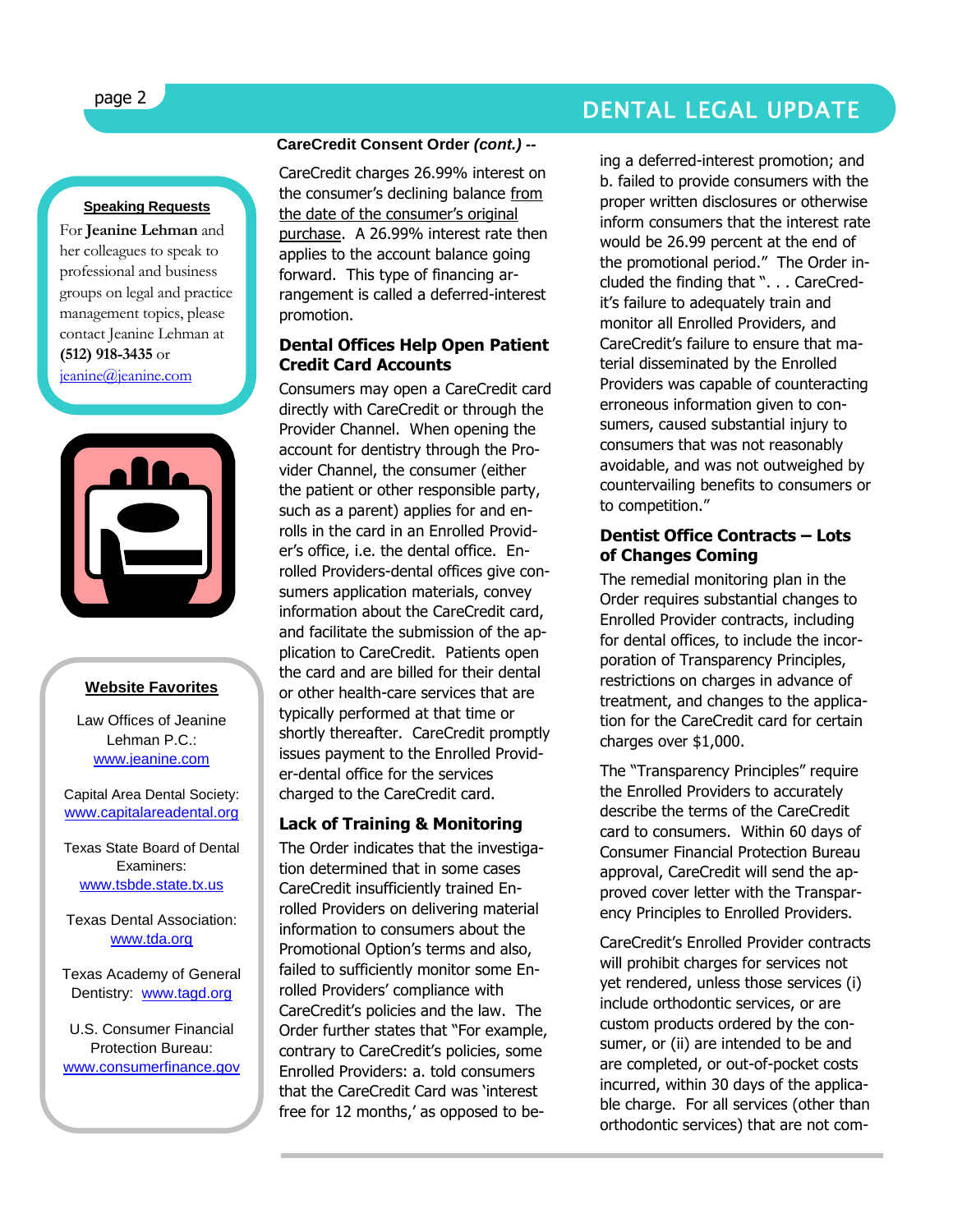# DENTAL LEGAL UPDATE **page 3**

pleted within 30 days, the consumer is entitled to a refund or account credit for all such services not yet completed. (Presumably, if there is a refund, the Enrolled Provider-dental office will suffer a chargeback to its account for the refund, thus incurring minimally the dollar cost of the refund.)

For any consumer who wishes to submit a new CareCredit application for dental or audiology charges over \$1,000, the Enrolled Provider (including a dental practice) will require the consumer to apply directly with CareCredit. However, the Order indicates that this requirement will not apply to transactions that occur more than three days after an application is completed in the Provider Channel (including with a dental office). The Order does indicate that if an Enrolled Provider-dental office fails to follow the procedure for a newly-enrolled consumer for dental or audiology charges over \$1,000, CareCredit will provide the consumer with an unqualified right to reverse the covered dental or audiology transaction from his or her account, even if services are in fact rendered. (Again, if there is a reversal of charges, the Enrolled Provider-dental office will probably suffer a charge-back to its account for the reversal, thus incurring minimally the dollar cost of the reversal.)

The remedial monitoring plan also has enhancements to disclosures and record keeping requirements for Enrolled Providers-dental practices. Enrolled Provider-dental practices will be required to participate in periodic training and pass a posttraining test.

The Order requires that CareCredit not give kickbacks, rebates, compensation, or in-kind services to any Enrolled Provider-dental practice in exchange for an Enrolled Provider's new loan volume. The Order also prohibits CareCredit from using any paid endorsements to professional associations in any consumer-facing marketing or related consumerfacing materials.

The Order requires CareCredit to terminate certain Enrolled Providers-dental practices based on their chargeback rate and to monitor Enrolled Providers and take appropriate actions where warranted. Additionally, CareCredit is to use its best efforts to promptly resolve consumer complaints and the Order includes requirements for account handling dur-

ing the pendency of a complaint. The Order also requires CareCredit to provide notice to consumers before the expiration of the Promotional Option period, to allow consumers to make informed decisions concerning payment.

Consumers, who may have wrongly accrued charges on their CareCredit card account, will be notified about their right to file a claim, which will be assessed by an independent adjudicator. The Consumer Financial Protection Bureau estimates that more than 1.2 million consumers will be eligible for money from the reimbursement fund.

#### **Patient Notices**

Dentists need to anticipate that many of their patients will be receiving notices about their right to file a claim under the Order, and will ask their dentists and dental staff questions.

#### **Dental Contract Review**

As always, Dentists are prudent to have their contracts and related business practices, and in particular, third party financing arrangements, reviewed by their attorneys prior to agreeing to contracts, amendments to contracts, and third party financing arrangements. ■

**Jeanine Lehman** is an Austin, TX health law attorney who practices dental, health, real estate, and business law.

**Dental Legal Update issues a[t www.jeanine.com](http://www.jeanine.com/)** 

- **Dentist Employment Contracts**
- **Your Dental Office Lease: Watch the Terms**
- **Ownership Options for Your Dental Practice**
- **Financing Your Dental Practice**
- **Buying a Dental Practice: Deal Points**
- **Texas Legislative Updates**
- **Internet "Coupons": Dental Practice Time Bombs**
- **Cover Your Bases When you Sell Your Dental Practice**
- **Texas Dental Advertising Revisited**
- **Dental Office Condo Purchase**

The information in this newsletter is not a substitute for legal advice. The information is general in nature and should not be relied upon as legal advice generally, nor is it applicable to any particular situation. For legal advice in a particular situation, the reader is advised to retain an attorney. For reprints, call **(512) 918-3435** or email [jeanine@jeanine.com.](mailto:jeanine@jeanine.com) © 2014 Jeanine Lehman.